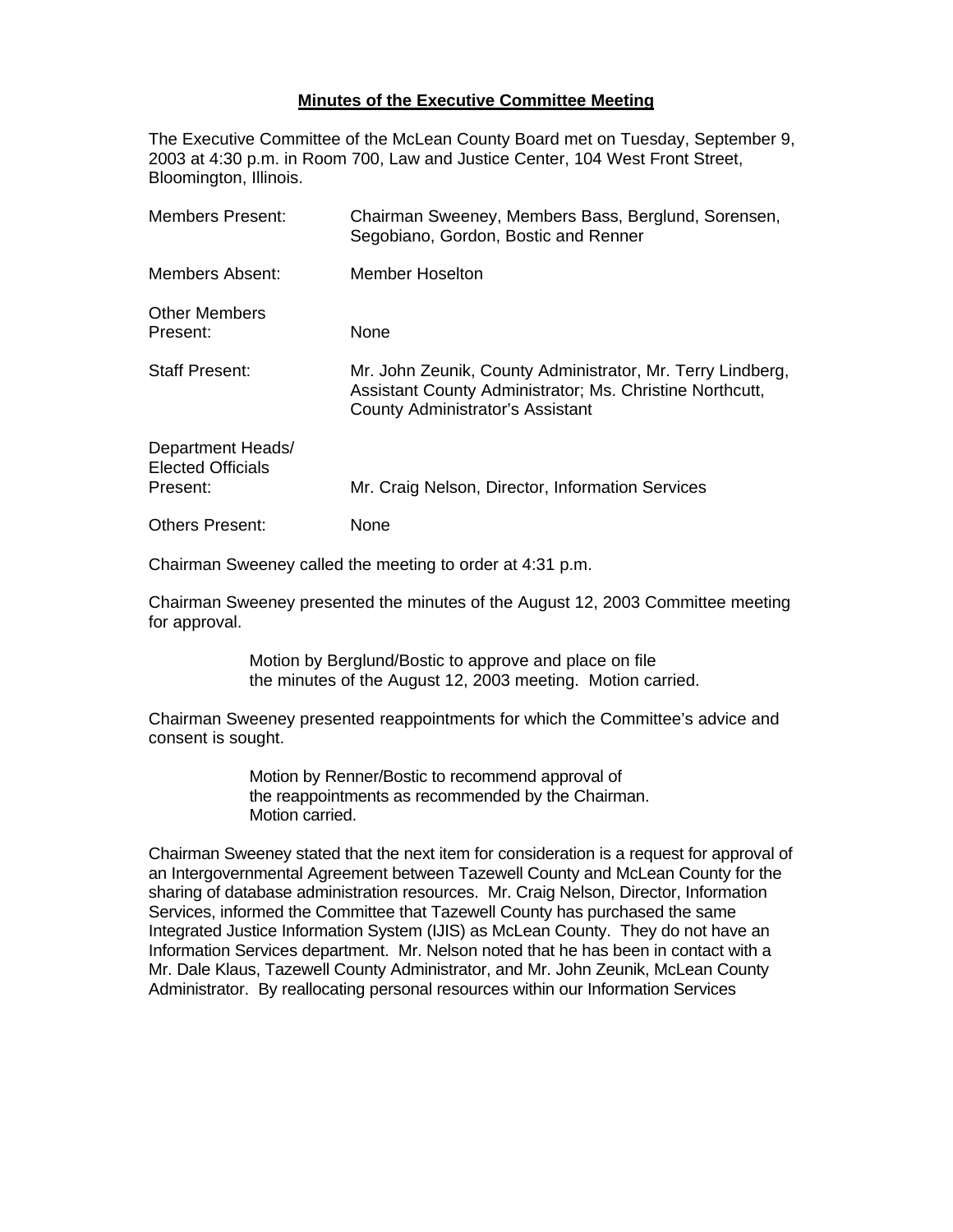Minutes of the Executive Committee September 9, 2003 Page Two

Department, we can provide enough support to Tazewell County to keep their IJIS system up and running. They have agreed to reimburse us at \$30.00 per hour plus mileage for services rendered. Mr. Sorensen asked if Information Services has calculated their actual weighted cost because \$30.00 per hour seems low. Mr. Nelson replied that they have made those calculations.

> Motion by Renner/Gordon to recommend approval of an Intergovernmental Agreement between Tazewell County and McLean County for the sharing of database administration resources. Motion carried.

Chairman Sweeney stated that the next item is a request to issue a request for proposals (RFP) for a property tax cycle system. Mr. Nelson stated that he would like to issue an RFP for the purchase and installation of a property tax cycle system. For the last year, the County Treasurer, the Supervisor of Assessments, the County Clerk, the County Administrator and the Information Services Department have meeting to discuss the needs and requirements for this system. There was an RFP issued for this project before, but there was never an agreement as to the direction in which to move. Mr. Nelson noted that the County has since brought in several different vendors and received some preliminary budgetary estimates. There is now consensus as to what everyone would like to see in a system. Ms. Bostic asked how this new system will integrate with the Property Assessment Management System (PAMS) that is currently in use in the Supervisor of Assessment's Office. Mr. Nelson replied that this system has been integrated with PAMS in the past. Two of the three vendors that have been contacted have integrated the two systems in the past. Ms. Bostic asked if this will help update the flow of information to the PAMS system. Mr. Nelson stated that issue is being addressed now. The implementation of the property tax cycle system would not affect this issue. There were no other questions for Mr. Nelson.

> Motion by Bostic/Berglund to recommend approval of the Request to Issue a Request for Proposals for a Property Tax Cycle System. Motion carried.

Chairman Sweeney noted that the next item is a request for approval of a Resolution of Appreciation for Member Adam Kinzinger.

> Motion by Gordon/Renner to recommend approval of a Resolution of Appreciation for Member Adam Kinzinger. Motion carried.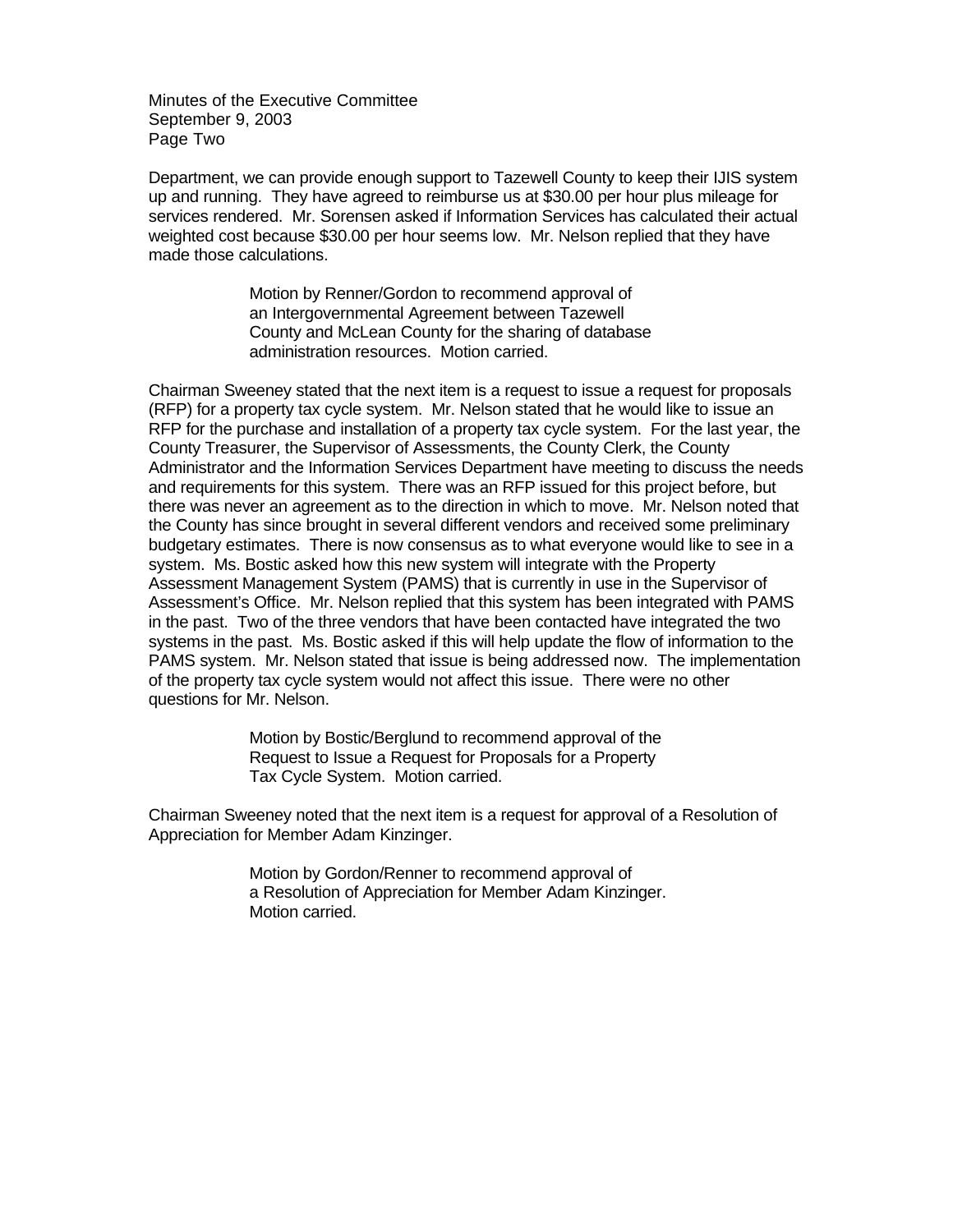Minutes of the Executive Committee September 9, 2003 Page Three

Chairman Sweeney moved on to the Committee reports.

Ms. Diane Bostic, Chairman of the Property Committee, stated that the Committee brings no items for action.

Mr. Duffy Bass, Chairman of the Transportation Committee, stated that there are no items for action at this time. Mr. Bass noted that the Committee will be having a Standup meeting to consider results of a bid letting. Mr. Bass informed the Committee that an issue regarding taking steps to properly reopen a now dormant gravel pit is currently being handled by the Transportation Committee. Chairman Sweeney asked where is the gravel pit. Mr. Bass said it is east of town. It is K & R Gravel Pit. Mr. Segobiano stated that the issue before the Transportation Committee is regarding a Gravel Pit Road Use Agreement, shouldn't the issue of the operation of the gravel pit go before the Land Use Committee. Mr. Segobiano noted that it seems to be backwards to approve the road before the authorization to reopen the gravel pit be granted. Mr. Bass stated that the road leading to the pit has had a history of being a safety hazard and some feel that issue should be addressed before the pit is reopened. Mr. Zeunik stated that he would gather information on this topic and make it available in the County Board packet. There were no further questions for Mr. Bass.

Mr. Matt Sorensen, Chairman of the Finance Committee, stated that there are two items for action. The first is a request for approval of an Ordinance amending the Fiscal Year 2003 Combined Appropriation and Budget Ordinance for Fund 0103 – WIC, Health Department.

> Motion by Sorensen/Berglund to recommend approval of an Ordinance amending the Fiscal Year 2003 Combined Appropriation and Budget Ordinance for Fund 0103 – WIC, Health Department. Motion carried.

The next item is a request for approval of an Emergency Appropriation Ordinance amending the FY 2003 Combined Appropriation and Budget Ordinance for County General Fund 0001, Recorder's Office 0006. This is a continuation of a temporary position in the Recorder's Office through the end of the year due to the increased volume of work driven by the low interest rates. Mr. Zeunik noted that this is paid from the Document Storage Fund.

> Motion by Sorensen/Renner to recommend approval of an Emergency Appropriation Ordinance amending the 2003 Combined Appropriation and Budget Ordinance for County General Fund 0001, Recorder's Office 0006. Motion carried.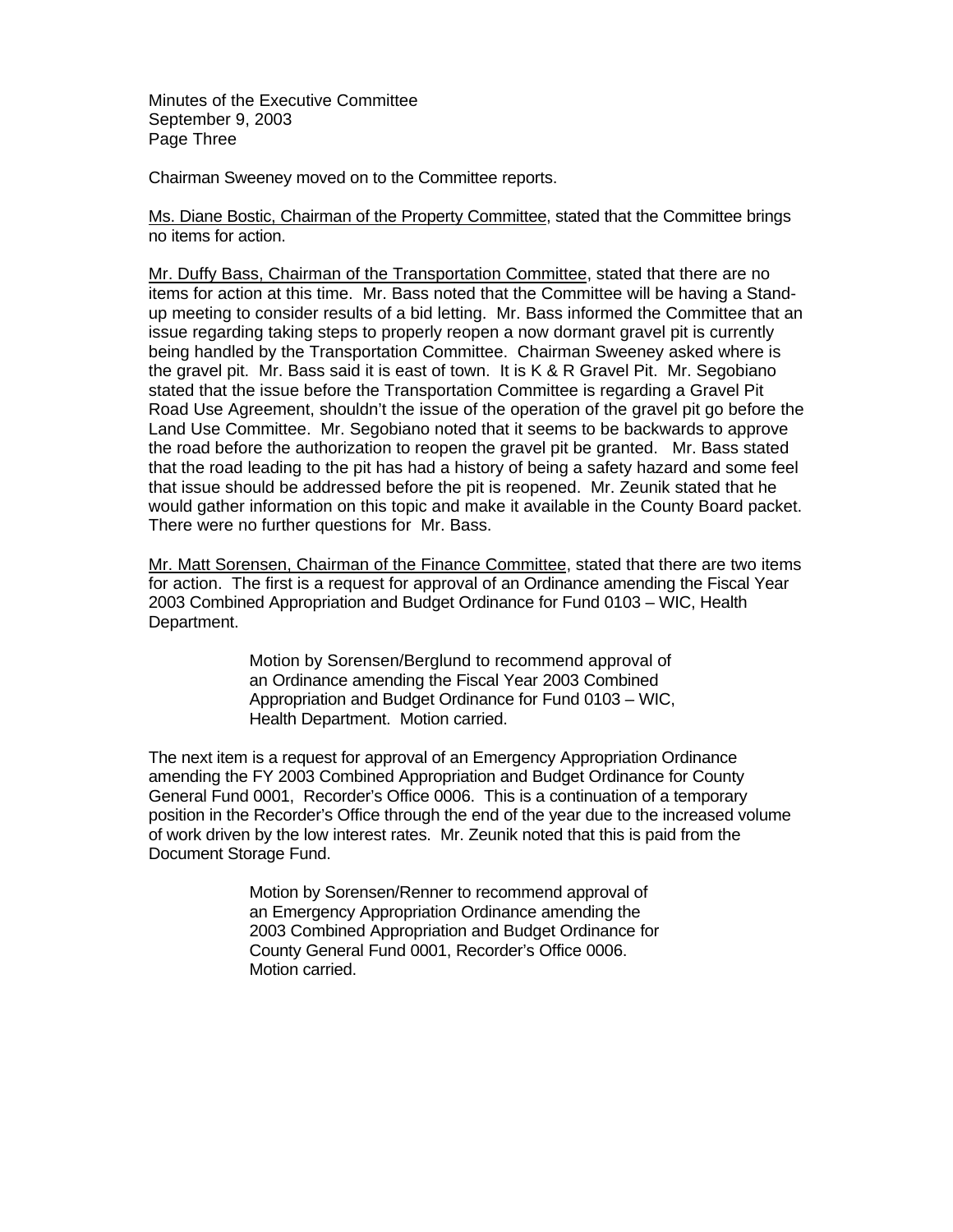Minutes of the Executive Committee September 9, 2003 Page Four

Mr. Sorensen stated that there are several items to be brought to the Board . There were no questions for Mr. Sorensen.

Mr. Tari Renner, Chairman of the Justice Committee, stated that the Justice Committee brings three items for action. Mr. Renner informed the Committee that he was going to group all of the items together as they are all pursuant to a previous agreement between McLean County and the Department of Children and Family Services (DCFS) for an additional attorney to deal with child abuse and neglect. This is a \$45,000.00 grant from DCFS which is coupled with a \$15,000.00 grant from Child Protection Network (CPN).

> Motion by Renner/Sorensen to recommend approval of an Intergovernmental Agreement between the Department of Children and Family Services of the State of Illinois and McLean County, Illinois and an Emergency Appropriation Ordinance amending the McLean County Fiscal Year 2003 Combined Annual Appropriation and Budget Ordinance General Fund 0001, State's Attorney's Office 0020 to fund Attorney for the Children's Advocacy Center and a Contract Agreement between Illinois Department of Children and Family Services and McLean County.

Mr. Sorensen asked how this will impact the question which comes before the Finance Committee next month regarding the funding of this position. Mr. Renner replied that the \$45,000.00 from DCFS is for the salary and the additional \$15,000.00 from the CPN is for benefits and other expenses. Mr. Zeunik stated that this issue has been around for several years. The contract with DCFS stipulates that the \$45,000.00 can only be used for salary. When Mr. Reynard was the State's Attorney, he had some difficulty finding an attorney to fill the position at that salary and trying to find additional funding for the benefits, FICA and IMRF. Mr. Yoder has advised the Justice Committee that the CPN has agreed to provide a grant to his office, which on an annualized basis is in the neighborhood of \$15,000.00. This additional funding would cover the salary for an Assistant State's Attorney III, which is the proposed grade for this position, as well as the employee medical, FICA and IMRF expense. Mr. Sorensen asked if this is the issue that will be being brought before the Finance Committee. Mr. Zeunik replied that it is the same issue. Ms. Bostic asked where the CPN receives their funding. Mr. Zeunik responded that the CPN is a 501(c)(3) not-for-profit corporation and, as such, eligible for certain grant money. They annually conduct two or three community fund raising events, the largest of which is the Tip A VIP program which occurs in late February. Mr. Segobiano asked if the two grants will totally cover the employee expenses and if the position will end when the grant ends. Mr. Zeunik replied that is correct. The difference in this case is that there is a commitment from DCFS on an ongoing basis. The commitment is capped at \$45,000.00 per year. The increment that comes from the CPN or other funding sources will need to grow as benefit expenses will grow. Mr. Segobiano stated that the Committee should use caution when approving requests of this nature because of budgetary constraints.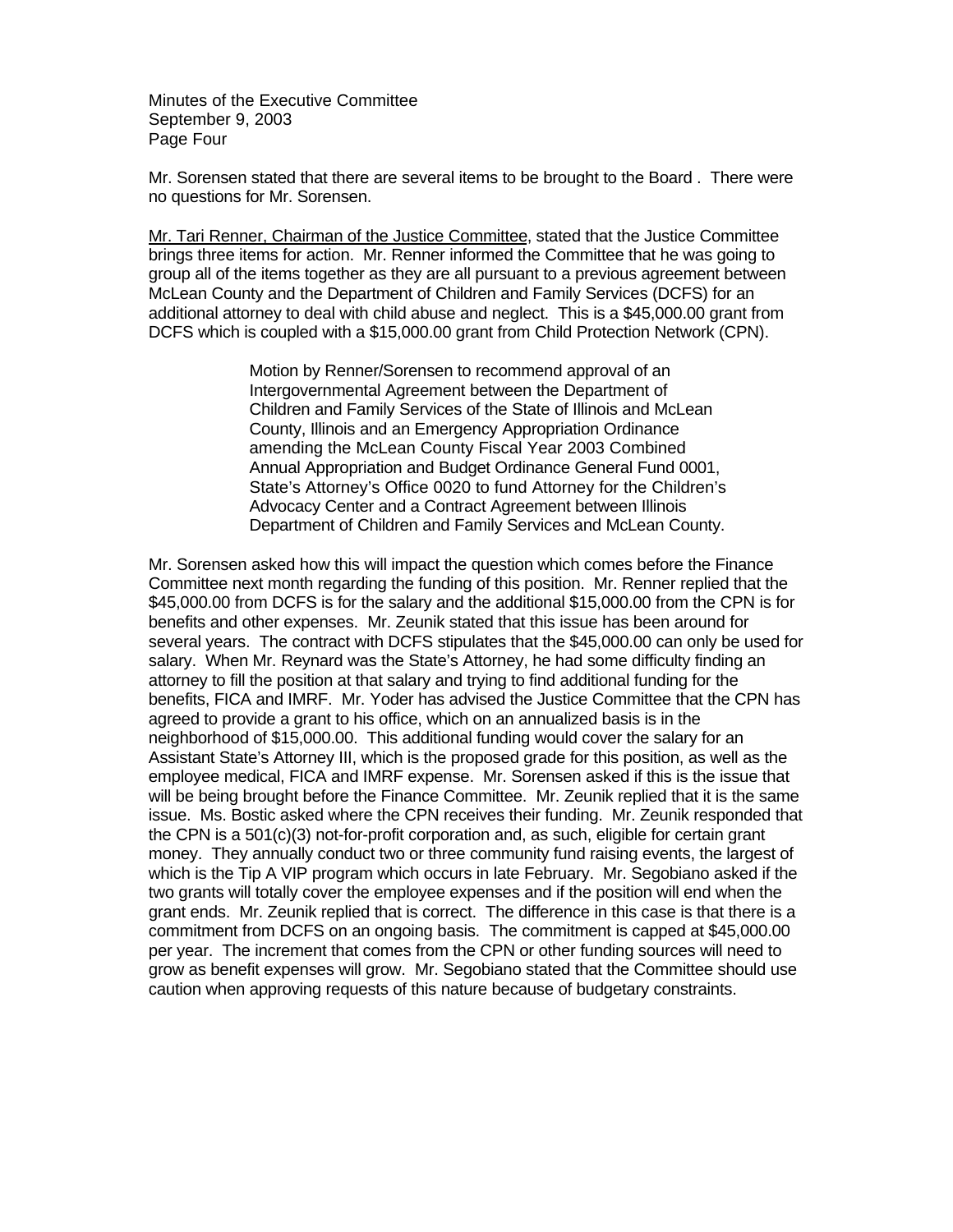Minutes of the Executive Committee September 9, 2003 Page Five

Mr. Gordon asked if the full \$15,000.00 portion will be expended. Mr. Zeunik replied that will depend on what action the Finance Committee takes in October on where the attorney starts within the page range. Mr. Segobiano asked if there will there be a complete break down as to the salary, benefits etc. Mr. Zeunik replied that such a breakdown will be available.

Motion carried.

Mr. Renner stated that the Justice Committee brings no other items for action, but there is one item which will go to the Board. There were no further questions for Mr. Renner.

Mr. George Gordon, Chairman of the Land Use and Development Committee, stated that there are no items for action. There is an item that the Committee will consider at a Standup Committee meeting before the County Board meeting.

Mr. Zeunik, County Administrator, informed the Committee that the Treasurer's Office reported to the Finance Committee that as of August 28, 2003 the revenue in the General Fund stood at \$14,967,102.00 which is 59.75% of budget. It is slightly ahead of last year, when we were at 56% of budget. The expenses stood at \$15,095,000.00 which is 60% of budget. Last year, at this time, expenditures were at 65.5%. Again, expenses are continuing to run below where we have expected in the past. Revenue continues to track in line with the adopted budget. Sales Tax revenue is tracking 68% of budget. State Income Tax is at 64% and Personal Property Replacement Tax is slightly skewed because we do not receive monthly payments, but it is at 72% of budget. At this point in time in FY 2003, it appears that the County is where we would like to be in terms of the changes that were made last year when the Board considered and adopted the budget.

The other piece of information was reported in this morning's Pantagraph. Mr. Zeunik noted that he was hoping to advise the Committee today that the third floor of this building will open on Monday, September  $15<sup>th</sup>$ . We do not anticipate any problems with that, all of the environmental testing has been completed. Final cleaning is being completed as we speak. The Circuit Clerk's office will move back into Room 303 and the four Court Rooms will open on Monday, September  $15<sup>th</sup>$ . The fourth floor will should reopen a week later on September 22<sup>nd</sup>. There will still be work ongoing. Most of the work will be occurring in areas that are not open to the public. Mr. Zeunik noted that he wanted to express appreciation to State Farm for all of their assistance and the use of the Hershey Road facility during this period of time that is just short of 100 days from the date of the incident.

Chairman Sweeney asked if there were any other business or communications. Hearing none, Chairman Sweeney presented the bills as recommended and transmitted by the County Auditor for payment. The fund total for this month is \$308,944.93.